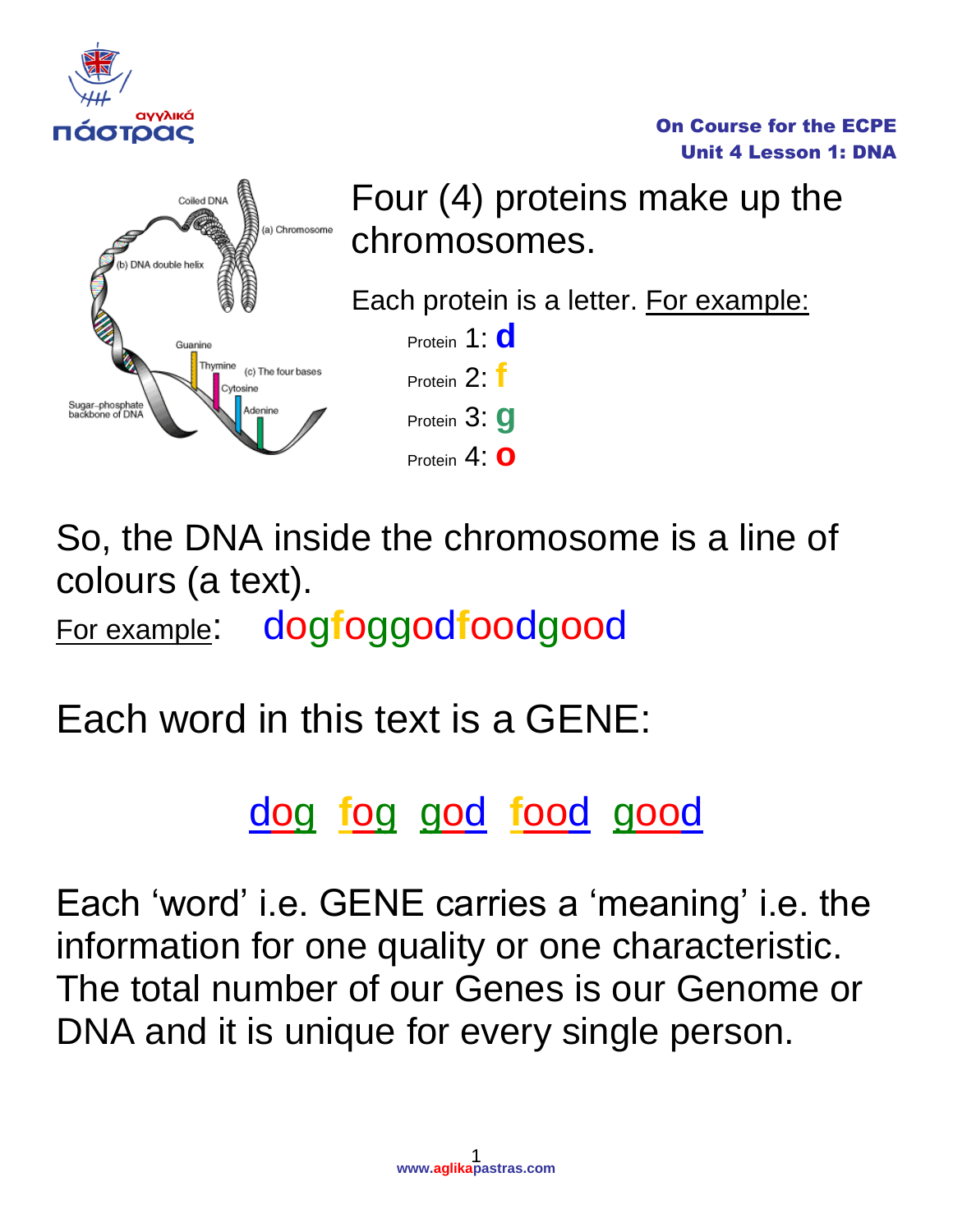

On Course for the ECPE Unit 4 Lesson 1: DNA



Each cell has in its core 46 chromosomes (23 pairs)

23 from the father + 23 from the mother

The genetic disorders occur because:

- 1. There are more or less chromosomes
- 2. Some chromosomes might be incomplete or abnormally shaped
- 3. A specific gene might be mutated

Therefore, DNA **sample** should be taken to **carry out** diagnostic and **predictive testing** that will lead to **preventive measures** and provision of **precautionary action** thus reducing the likelihood of illness.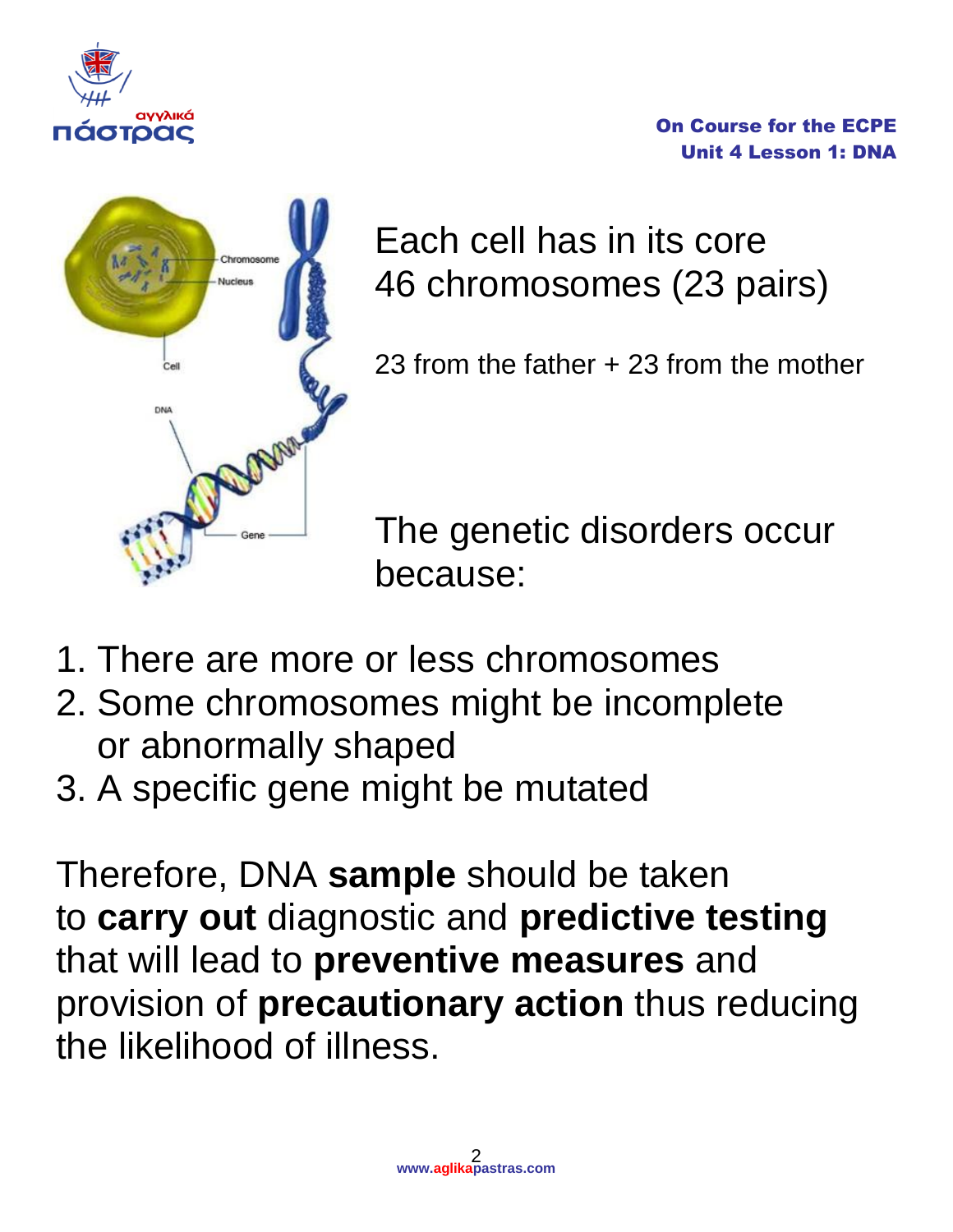

On Course for the ECPE Unit 4 Lesson 1: DNA



The **fetus** in the **womb**, inside the **placenta**, is immersed in the **amniotic fluid** and is fed through the **umbilical cord**.

The Genome of each human being is unique and that is our **Genetic Fingerprint.**

Our genetic make up is responsible for aspects of our personality.

## Nurture or Nature?

There is an **interaction between** the environment and the genes that determines who we are.